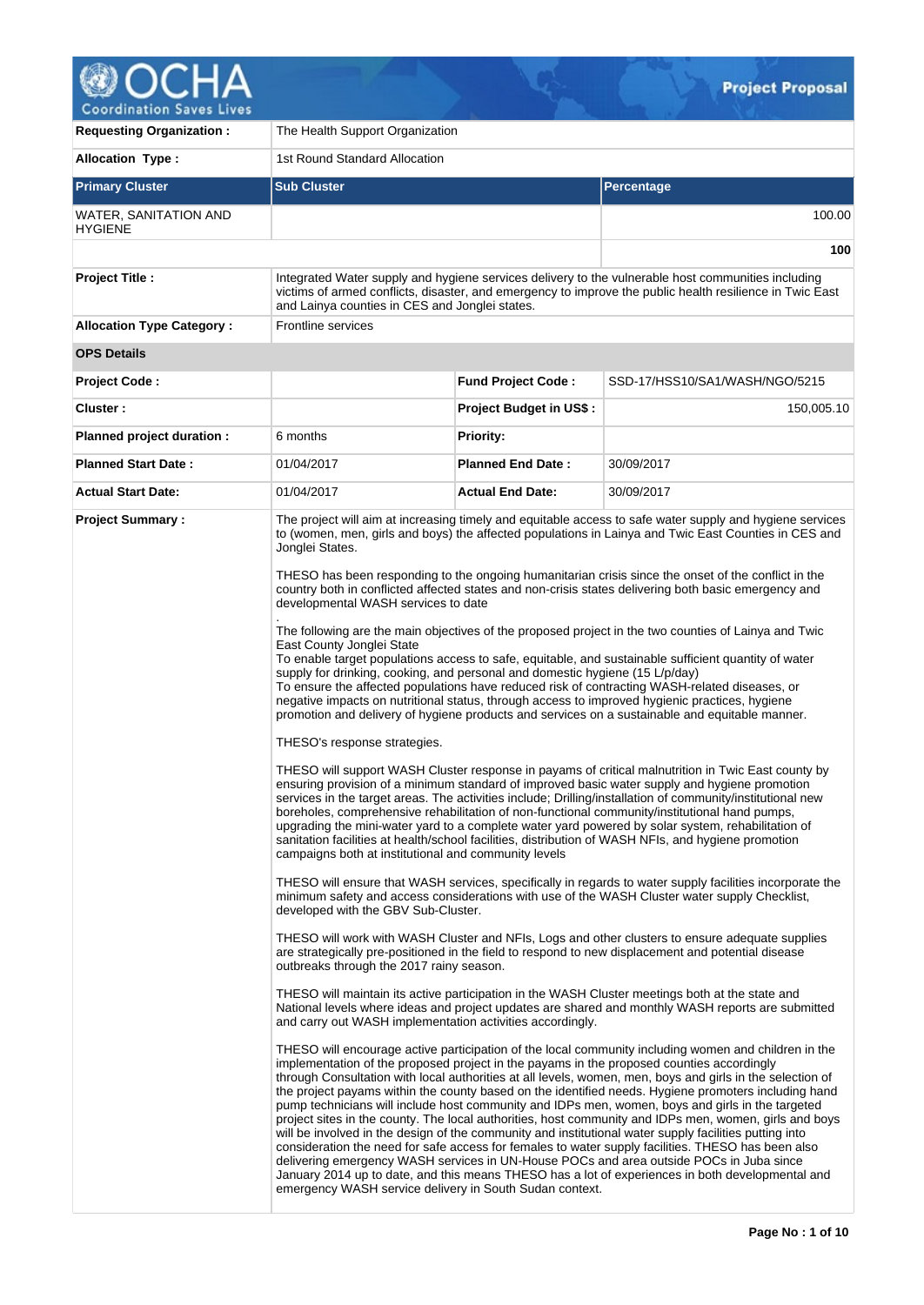## **Direct beneficiaries :**

| <b>Men</b> | Women | <b>Boys</b> | <b>Girls</b> | <b>Total</b> |
|------------|-------|-------------|--------------|--------------|
| 7,000      | 9,000 | 6,500       | 7,500        | 30,000       |

# **Other Beneficiaries :**

| 9.1191 19.119141 19.91                                      |                 |       |             |                 |              |
|-------------------------------------------------------------|-----------------|-------|-------------|-----------------|--------------|
| <b>Beneficiary name</b>                                     | <b>Men</b>      | Women | <b>Boys</b> | <b>Girls</b>    | <b>Total</b> |
| People in Host Communities                                  | 6,920           | 8,920 | 6,410       | 7,410           | 29,660       |
| Trainers, Promoters, Caretakers,<br>committee members, etc. | 50 <sup>1</sup> | 50    | 40          | 40              | 180          |
| Other                                                       | 30 <sup>1</sup> | 30    | 50          | 50 <sup>1</sup> | 160          |
| <b>Indirect Beneficiaries:</b>                              |                 |       |             |                 |              |

## **Catchment Population:**

### **Link with allocation strategy :**

Through funding from Japan Platform and UNICEF, THESO is working in partnership with Japan Peace Winds to improve on access to WASH services targeting both host community IDPs/POCs in Juba and Baidit counties of CES and Jonglei respectively. Because it is evident that even if enough varieties of food have been availed and good feeding practice put in place, inadequate safe water supply and poor hygiene and sanitation practices is one of the underlying causes of malnutrition especially among the under five children. Drinking of contaminated water, and ingestion of contaminated food will cause stomach infections, acute watery diahorea that leads to rapid dehydration, warm infections that leads to anemia especially among under five children hence reduced/low food intake leading to acute malnutrition and sometimes deaths.

THESO will work hand in hand with other partners to integrate Health, Food Security/Livelihoods, and Nutrition and WASH projects to fight down the critical malnutrition cases with main aim of saving lives and alleviating suffering of vulnerable populations in the targeted counties. WASH NFIs will be provided to the families identified as most vulnerable and this will include child-headed, female-headed and elderlyheaded families.

### **Sub-Grants to Implementing Partners :**

| <b>Partner Name</b>                                    | <b>Partner Type</b> |  | <b>Budget in US\$</b>       |  |
|--------------------------------------------------------|---------------------|--|-----------------------------|--|
|                                                        |                     |  |                             |  |
| Other funding secured for the same project (to date) : |                     |  |                             |  |
| <b>Other Funding Source</b>                            |                     |  | <b>Other Funding Amount</b> |  |
|                                                        |                     |  |                             |  |

**Organization focal point :**

| <b>Name</b>                      | <b>Title</b>                   | <b>Email</b>            | <b>Phone</b>  |  |  |  |
|----------------------------------|--------------------------------|-------------------------|---------------|--|--|--|
| Dr. Jeff Okello                  | CEO                            | jeff@theso.org          | +211955065096 |  |  |  |
| Okwera Alex                      | WASH Program Manager           | alex.okwera@theso.org   | +211928493868 |  |  |  |
| Maxwell Ochieng                  | Deputy WASH Program<br>Manager | isaac.ochieng@theso.org | +211953333214 |  |  |  |
| <b>BACKGROUND</b>                |                                |                         |               |  |  |  |
| 1. Humanitarian context analysis |                                |                         |               |  |  |  |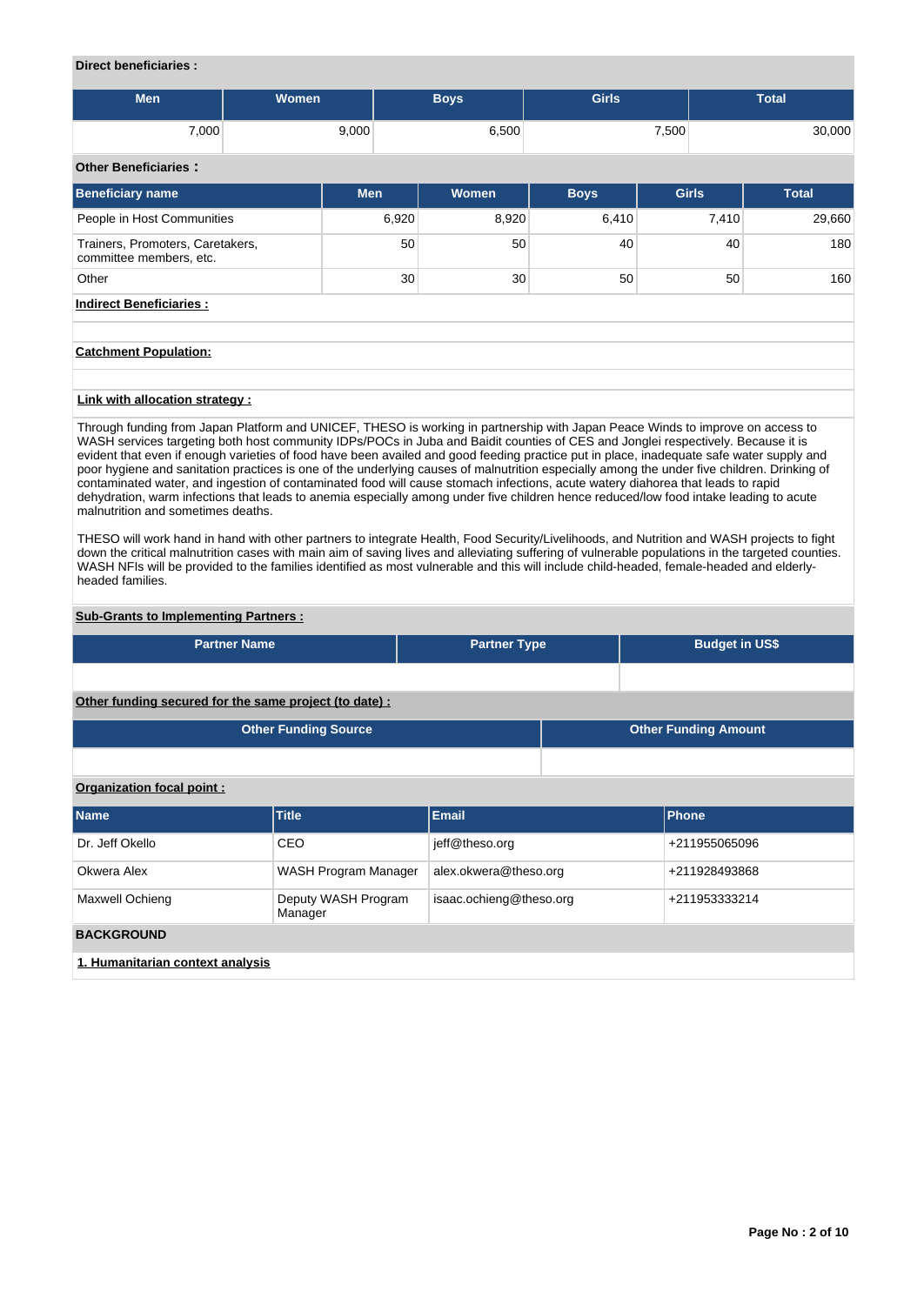"Lainya and Twic East counties remained consistently below minimum sphere standards in WASH infrastructures provision due to unequal service provision by the service providers in Central Equatoria and Jonglei States and the recent conflict in the country has made made most of the existing WASH insfructures either non-functional or are in bad conditions. Twic East County has ever been experiencing natural disaster like floods, armed inter-clans/tribal conflicts which have been interrupting the planning and provision of services to the community. These situations is ever exposing the communities to high level of vulnerability with little resilience as they have limited coping mechanisms to withstand the shocks the emergencies and suffering as most services are directed towards the most conflict affected counties in Jonglei. It's estimated that less than 30% of the population can access basic WASH services. Less than 30% of the existing community /institutional hand pumps are functional. This situation has made the few existing water points being over stressed and populations continue to get inadequate safe water supply hence people sharing dirty, distant surface water points with animals especially in dry seasons. According to the local authorities in the areas, cases of fighting at the water points especially among women have been reported. Poor and bad hygiene practices among the IDPs and the host community in the counties is one of the biggest challenges as nothing is being done to equip the host community with basic knowledge of good hygiene practices and household levels in the county. Open defecation is a common practice of disposal of human excreta and the community knowledge on good hygiene practice is very low.During rainy season Twic County is one of the counties in Jonglei that always experience heavy floods, which always displace hundreds of populations from their homes and this also exposed the populations to high level of vulnerability of contracting water related sicknesses

The fighting that erupted between government and opposition forces in Juba in July 2016 has spread to the neighboring counties including Lainya counties and have forced thousands of populations into the hiding places in other parts of Lainya county. Some populations fleed their homes and seek relative safety in various locations including UNMISS premises (PoCs) and other IDPs sites in Lainya and as conflict becomes protracted, host communities remain vulnerable with limited coping abilities to withstand the shocks. Central Equatoria and specifically Lainya county has been particularly affected the crisis.

Through funding from JPF (Japan Platform Foundation) and UNICEF, THESO is delivering basic emergency WASH services to the IDPs both in the POC1 within UN-House and outside POCs including host community in various areas in Juba county since the onset of the conflict in 2013 to date and this indicates that THESO has enough experiences and capacity to expand similar activities. THESO has also secured additional fund from JPF through Peace Winds Japan to deliver WASH services outside POCs in Juba and Bor South Counties with the main activities of drilling/installation of new boreholes, rehabilitation of non-functional hand pumps, supporting construction of household latrines, and intensive hygiene promotion"

## **2. Needs assessment**

The WASH assessment was conducted between 27th and 30th March 2017 in the Payam of Pakeer and Nyuak which formed the targeted intervention areas for THESO. It complemented an earlier quantitative assessment conducted in the same areas before by PWJ/THESO. The assessment collected data through assessment instruments including Household questionnaires, Key informant interviews, Focus Group Discussions and Observation. Community mapping and photographs formed part of information gathering.

#### 1.2. Objective of the assessment

The objective of this WASH Need Assessment was primarily to collect detailed, accurate and credible information on the WASH needs of the communities in Pakeer and Nyuak Payams, especially relating to water supply and sanitation facilities with a special focus on the access on access of safe drinking water, hygiene behaviours and sanitation

The information and understanding gained from this assessment will be used to identify and/or evaluate the selected site of project intervention in accordance with THESO.

GENERAL FINDINGS

**Water** 

From the field assessment, the following are key findings regarding water resources:

• Most water supply is derived from groundwater sources i.e. Boreholes, shallow ponds on the swamp, river and water pans.

• All water points are constructed by different agencies but are community owned and contribution towards repair is communally done. • In all water points visited it was confirmed that there existed trained community WASH committees and pump technicians but needed capacity

• Most water supply is derived from groundwater sources i.e. Boreholes, shallow ponds on the swamp, river and water pans.

• All water points are constructed by different agencies but are community owned and contribution towards repair is communally done. • In all water points visited it was confirmed that there existed trained community WASH committees and pump technicians but needed

capacity building.

• Most hand pumped boreholes (87.5%) are functional while (12.5%) are not functional. **Sanitation** 

- 
- Sanitation coverage in the 2 Payams is still low. Open defecation is rampant in the villages and constitutes around 95%.

• Latrine coverage in the villages is quite low and constitutes 5%.

#### Recommendations

From the findings of the assessment, the following recommendations are made:

• Under groundwater remains largely unexploited. To supplement existing studies already undertaken, groundwater investigation should be undertaken to determine groundwater occurrence in different areas so as to enable drilling of more boreholes.

• Water demand remains high. For community water demand to be addressed by drilling new boreholes and rehabilitation of non functional borehole and water yard be considered. THESO has proposed , rehabilitation of 10 boreholes and in the targeted payams.

• Functional water committees should be formed and existing ones strengthened to allow protection and effective management of the water points and minimize contamination and pollution of water sources as well as promoting hygiene and sanitation practices. Water technicians should be equipped with knowledge for O& M functions. THESO has proposed to form and train water committees in different areas

• There is low sanitation coverage across Payam. CHPs are playing a big role in the sensitization exercise. For the low latrine coverage, the community should be sensitized and supported to build latrines. Open defecation should be discouraged through sensitization. The communities should be sensitized on how to maintain personal hygiene to prevent the spread of water borne diseases from faecal contamination. THESO has proposed to construct some communal latrines to help in reducing OD.

## **3. Description Of Beneficiaries**

The proposed WASH project aimed at serving 30,000 (7000 men, 9000 women, 6500 boys and 7500 girls ) both vulnerable host communities and IDPs including victims of armed conflicts, disaster, and emergency to improve the public health resilience in Twic East, and Lainya Counties , Jonglei and CES states

## **4. Grant Request Justification**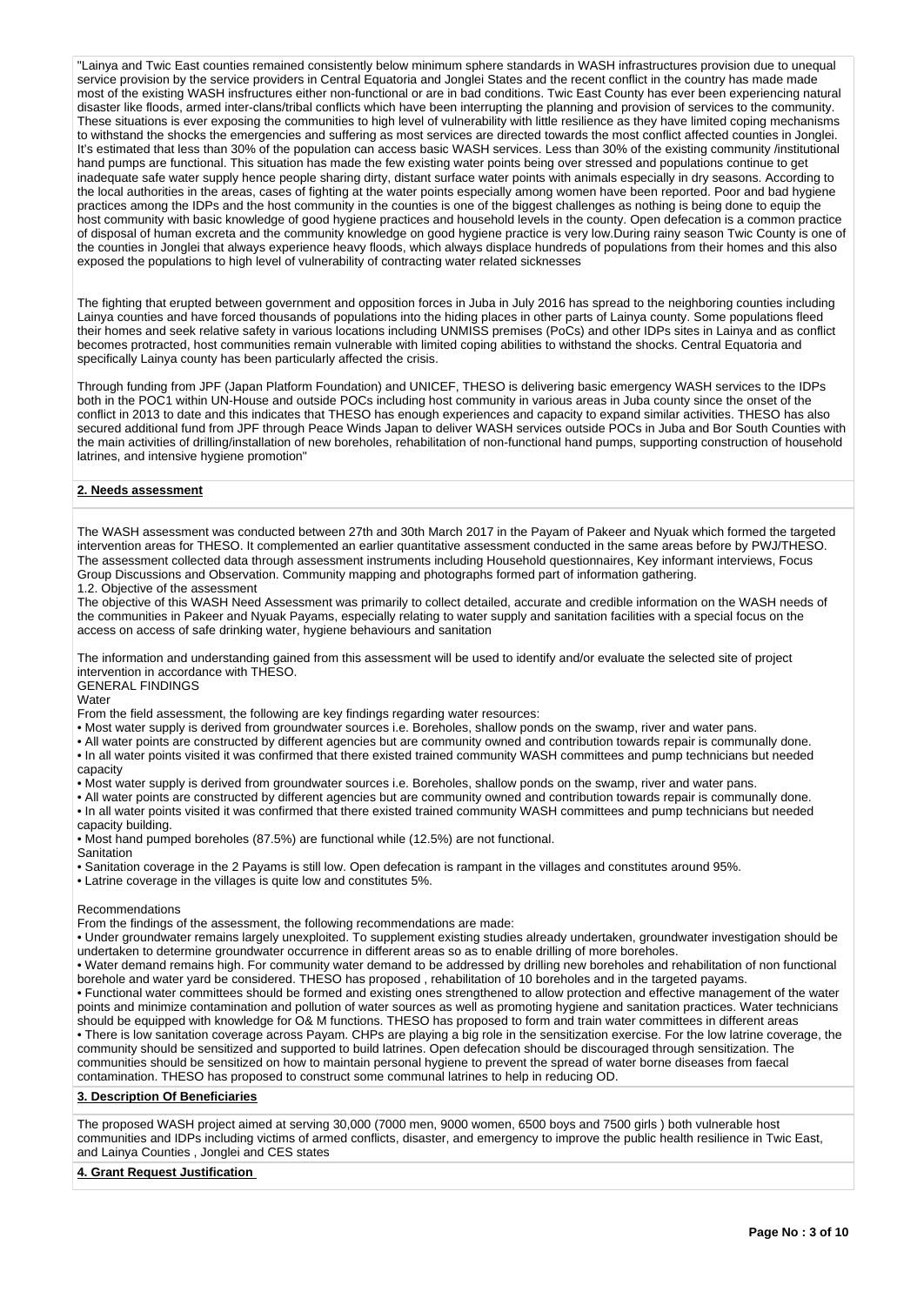Through funding from HPF, CHF, OFDA, EU THESO has been operating in Central Equatoria, and in Jonglei States since 2014 delivering basic emergency WASH services to populations affected by conflicts through institutions and community outreaches reaching some of the most vulnerable populations in the remotest villages in the Payams even during rainy seasons by use of motor bikes, and bicycles delivering basic services.

Using CHF round one location in 2015, THESO has rehabilitated over 39 community and institutional hand pumps in Gogrial East county in Warrap, trained more than 200 community WASH workers. THESO have drilled and installed new boreholes, rehabilitated 6 community hand pumps and trained 60 community WASH workers ( community Hygiene promoters and Water Management committees, rehabilitation of community water yard is ongoing under the CHF 1st allocation in 2016 and the activities in Tonj East County. The requested SSHF will support more delivery of basic Emergency WASH services both at the institutional and community levels, targeting the most vulnerable payams in the Lainya and Twic counties through hand pumps rehabilitation, upgrading sanitation facilities, drilling/installation of new community/institutional hand pumps and hygiene promotion activities. All the proposed water facilities rehabilitation and construction works will be done through experienced contractors

Through funding from JPF (Japan Platform Foundation), THESO has also been delivering basic emergency WASH services to the IDPs both in the POC1 within UN-House and outside POCs including host community in Gumbo in Juba since the onset of the conflict in 2013 to date and this indicates that THESO has enough experiences and capacity to carry out any WASH intervention in South Sudan. THESO has also secured additional fund from JPF through Peace Winds Japan to deliver WASH services outside POCs in Juba and Bor with the main activities of drilling/installation of new boreholes, rehabilitation of non-functional hand pumps, supporting construction of household latrines, and intensive hygiene promotion. The proposed CHF project will aim to the meet the objectives of Humanitarian Response Plan for 2016 in South Sudan by reaching and addressing the needs of the affected populations in the Greater Tonj counties. Therefore the planned SSHF WASH project will benefit the most needy and extremely vulnerable women and children IDPs within host communities in the target Payams in the GreaterTonj Counties

THESO will ensure active women participation in the designs and implementation of WASH interventions. THESO has the capacity to implement this proposed WASH intervention within the proposed period, through coordination with the, WASH Cluster, NGOs partners State MWRI/UNICEF, National/State WASH Cluster, and the County Local Authorities.

### **5. Complementarity**

## **LOGICAL FRAMEWORK**

### **Overall project objective**

Increase timely and equitable access to safe water supply, improved sanitation and hygiene services to 30,000 emergency affected and host community populations in Twic East and Lainya Counties in Jonglei and CES States.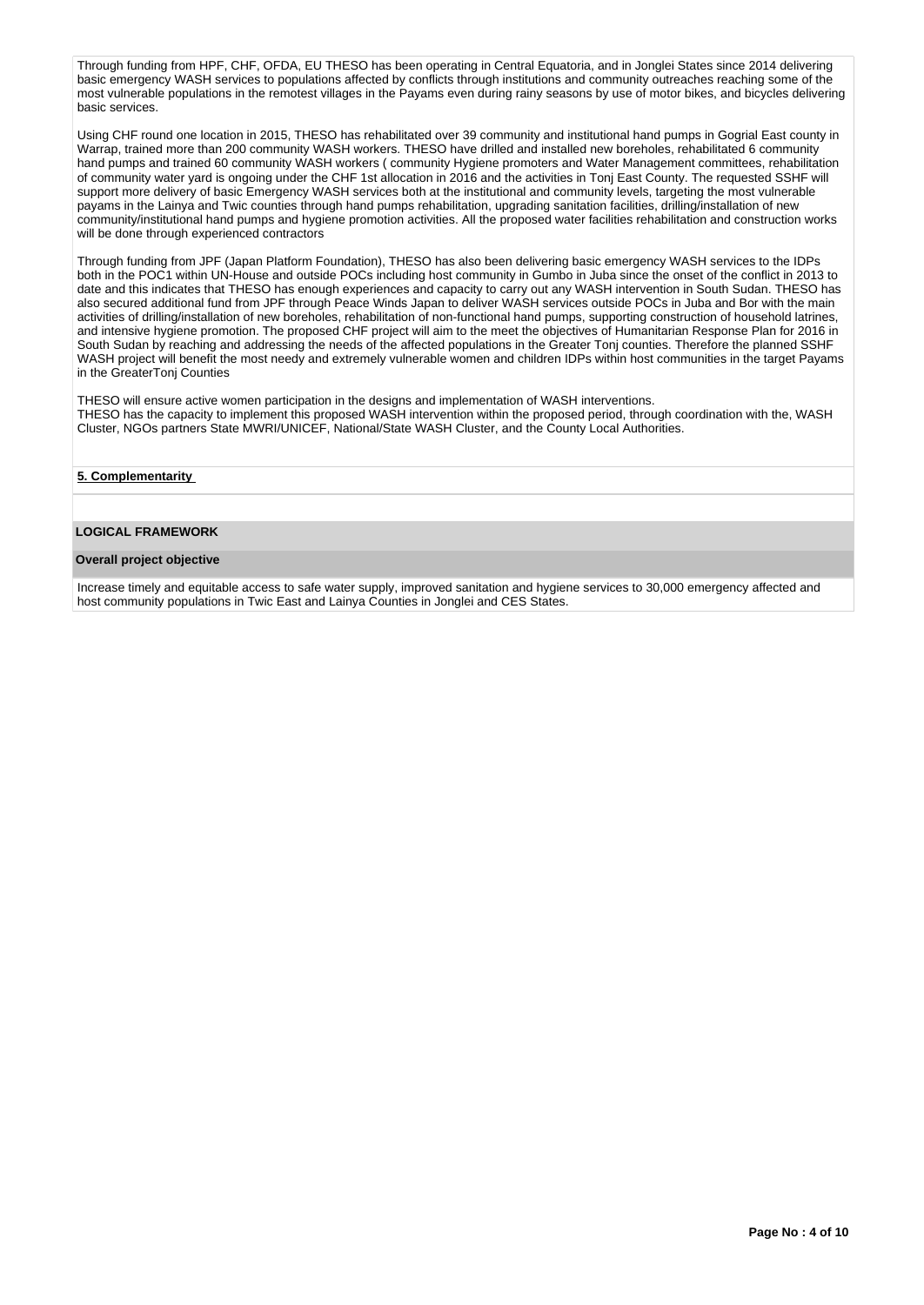| <b>WATER, SANITATION AND HYGIENE</b>                                                                                                                                                                  |                                                                                                      |                                 |  |  |  |  |  |  |
|-------------------------------------------------------------------------------------------------------------------------------------------------------------------------------------------------------|------------------------------------------------------------------------------------------------------|---------------------------------|--|--|--|--|--|--|
| <b>Cluster objectives</b>                                                                                                                                                                             | Strategic Response Plan (SRP) objectives                                                             | <b>Percentage of activities</b> |  |  |  |  |  |  |
| Re-establish and improve access to water.<br>sanitation and hygiene promotion services for<br>the vulnerable population affected by conflict,<br>disease outbreaks, acute malnutrition and<br>floods. | SO1: Save lives and alleviate the suffering of<br>those most in need of assistance and<br>protection | 50                              |  |  |  |  |  |  |
| Enhance emergency WASH capacities of<br>local communities, authorities and partners.                                                                                                                  | SO1: Save lives and alleviate the suffering of<br>those most in need of assistance and<br>protection | 50                              |  |  |  |  |  |  |

**Contribution to Cluster/Sector Objectives :** THESO has been responding to the ongoing humanitarian crisis since the onset of the conflict in the country both in conflicted affected states and non-crisis states. Through CHF fund, THESO will stage comprehensive rehabilitation of community and institutional water points (hand pumps and water yards) and hygiene promotion campaigns, with the main aims of making the most affected and vulnerable populations have access to safe, equitable, sustainable and sufficient quantity of water for drinking, cooking, and personal and domestic hygiene (15 L/p/day), affected populations have access to safe hygienic living environment. through provision of sustainable WASH services to ensure that the affected populations have reduced risk of WASH-related diseases, or negative impacts on nutritional status, through access to improved hygienic practices. equitable manner. THESO will respond in Payams with high cases of severe acute malnutrition in Twic East and Lainya counties by ensuring provision of a minimum standard of improved basic WASH services in the areas especially water supply and hygiene promotion

## **Outcome 1**

Reduced incidence of water-related diseases and malnutrition cases and improved people health among the conflict affected and vulnerable host populations especially under five children in the targeted payams in Twic East and Lainya counties.

## **Output 1.1**

### **Description**

20 existing non-functional institutional and community water points rehabilitated being operated and maintained well by the community water users committees in the targeted payams of Twic East and Lainya Counties.(5 in Twich and 15 in Lainya)

### **Assumptions & Risks**

continued peaceful coexistence among the target communities continued communities willingness to participate in the project

## **Indicators**

|                                                                                                                                                                                                                                                                                                                                                                                                                   |                                                                      |                                                                                                                                                 | <b>End cycle beneficiaries</b> |                         |                   | End<br>cycle |               |
|-------------------------------------------------------------------------------------------------------------------------------------------------------------------------------------------------------------------------------------------------------------------------------------------------------------------------------------------------------------------------------------------------------------------|----------------------------------------------------------------------|-------------------------------------------------------------------------------------------------------------------------------------------------|--------------------------------|-------------------------|-------------------|--------------|---------------|
| Code                                                                                                                                                                                                                                                                                                                                                                                                              | <b>Cluster</b>                                                       | <b>Indicator</b>                                                                                                                                | <b>Men</b>                     | Women   Boys   Girls    |                   |              | <b>Target</b> |
| Indicator 1.1.1                                                                                                                                                                                                                                                                                                                                                                                                   | <b>WATER, SANITATION</b><br><b>AND HYGIENE</b>                       | [Frontline] Number of water points/boreholes<br>rehabilitated                                                                                   |                                |                         |                   |              | 20            |
| authorities.                                                                                                                                                                                                                                                                                                                                                                                                      |                                                                      | Means of Verification: Field observations, field reports, Focus group discussions with the community leaders, meetings with local               |                                |                         |                   |              |               |
| Indicator 1.1.2                                                                                                                                                                                                                                                                                                                                                                                                   | <b>WATER, SANITATION</b><br><b>AND HYGIENE</b>                       | [Frontline] Number of people provided with<br>sustained access to safe water supply [SPHERE<br>Standard]                                        | 2,500                          | 3,500                   | 1,50<br>0         | 2,50<br>0    | 10,000        |
|                                                                                                                                                                                                                                                                                                                                                                                                                   | Means of Verification: Field reports, Field visits and observation   |                                                                                                                                                 |                                |                         |                   |              |               |
| <b>Activities</b><br>Activity 1.1.1                                                                                                                                                                                                                                                                                                                                                                               |                                                                      |                                                                                                                                                 |                                |                         |                   |              |               |
|                                                                                                                                                                                                                                                                                                                                                                                                                   | pumps for rehabilitation in the two counties of Twic East and Lainya | Conduct a joined assessment with the local authorities to find out the conditions, identify and prioritize the non community/institutional hand |                                |                         |                   |              |               |
| Activity 1.1.2                                                                                                                                                                                                                                                                                                                                                                                                    |                                                                      |                                                                                                                                                 |                                |                         |                   |              |               |
|                                                                                                                                                                                                                                                                                                                                                                                                                   |                                                                      | Resources mobilization and carryout the actual rehabilitation works of the targeted non-functional hand pumps in the two counties.              |                                |                         |                   |              |               |
| Output 1.2                                                                                                                                                                                                                                                                                                                                                                                                        |                                                                      |                                                                                                                                                 |                                |                         |                   |              |               |
| <b>Description</b>                                                                                                                                                                                                                                                                                                                                                                                                |                                                                      |                                                                                                                                                 |                                |                         |                   |              |               |
| 180 community members trained as community WASH volunteers (40 Hygiene promoters, 140 WASH committees members including<br>pump mechanics) to help pass the key health messages to their community and maintained the water points in good functional conditions at<br>all time. (20 CHPs in Lainya and 20 CHPs in Twic East, 70 WASH committees members in Lainya and 70 WASH committee members in<br>Twic East) |                                                                      |                                                                                                                                                 |                                |                         |                   |              |               |
| <b>Assumptions &amp; Risks</b>                                                                                                                                                                                                                                                                                                                                                                                    |                                                                      |                                                                                                                                                 |                                |                         |                   |              |               |
|                                                                                                                                                                                                                                                                                                                                                                                                                   | continued beneficiaries willingness to participate in the project    |                                                                                                                                                 |                                |                         |                   |              |               |
| <b>Indicators</b>                                                                                                                                                                                                                                                                                                                                                                                                 |                                                                      |                                                                                                                                                 |                                |                         |                   |              |               |
|                                                                                                                                                                                                                                                                                                                                                                                                                   |                                                                      |                                                                                                                                                 |                                | End cycle beneficiaries |                   |              | End<br>cycle  |
| Code                                                                                                                                                                                                                                                                                                                                                                                                              | <b>Cluster</b>                                                       | <b>Indicator</b>                                                                                                                                | <b>Men</b>                     | Women                   | <b>Boys</b> Girls |              | <b>Target</b> |
| Indicator 1.2.1                                                                                                                                                                                                                                                                                                                                                                                                   | <b>WATER, SANITATION</b><br><b>AND HYGIENE</b>                       | [Frontline] Number of community based hygiene<br>promoters trained                                                                              | 90                             | 90                      |                   |              | 180           |

**Means of Verification :** Field observations, Field reports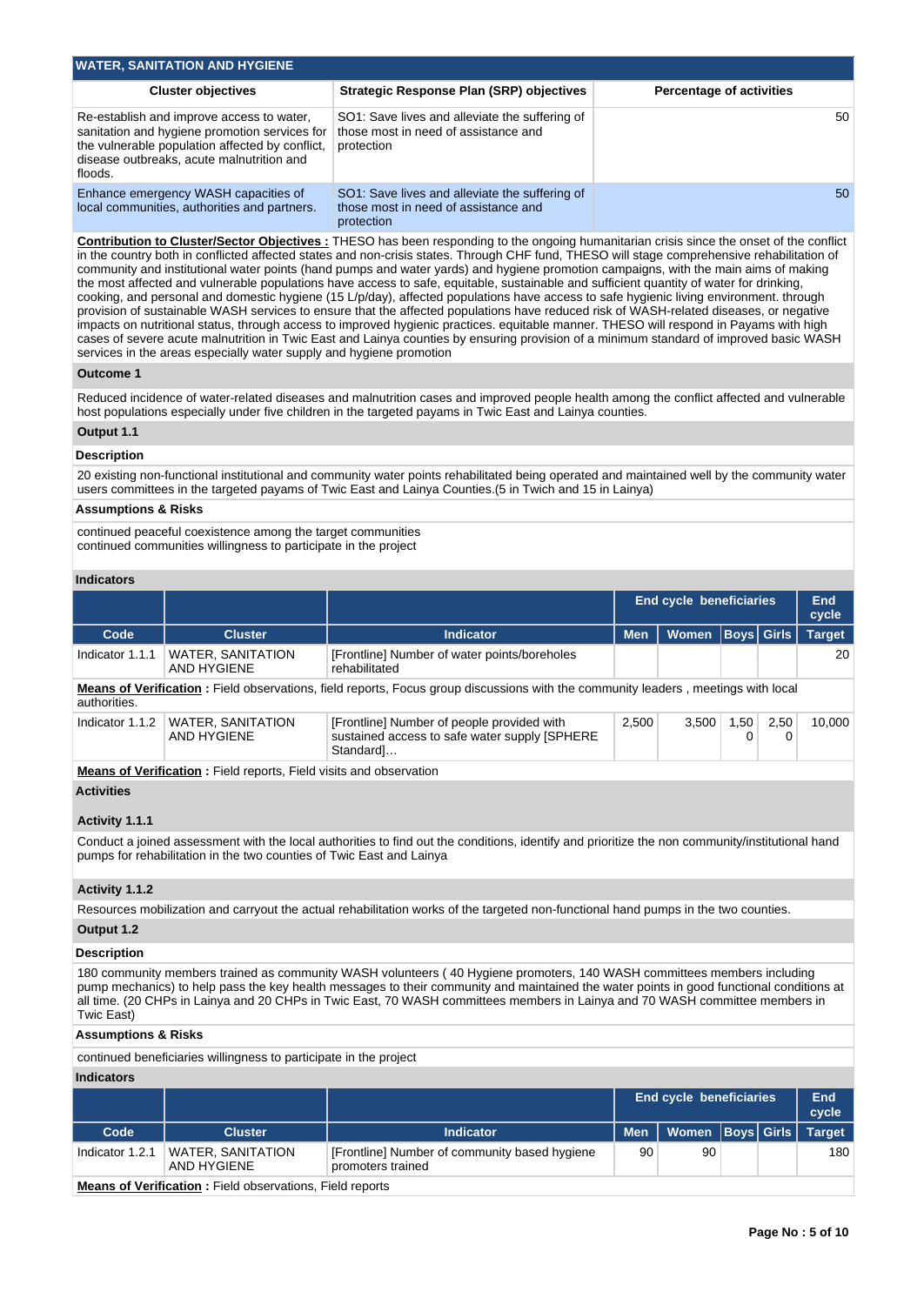| Indicator $1.2.2$              | <b>WATER, SANITATION</b><br><b>AND HYGIENE</b>                                                                         | [Frontline] Number of people reached through<br>direct and participatory hygiene promotion<br>activities                           | 7,000 | 9,000                   | 6,50<br>0 | 7,50<br>0 | 30,000 |
|--------------------------------|------------------------------------------------------------------------------------------------------------------------|------------------------------------------------------------------------------------------------------------------------------------|-------|-------------------------|-----------|-----------|--------|
|                                | <b>Means of Verification:</b> field reports, field visits and observations                                             |                                                                                                                                    |       |                         |           |           |        |
| <b>Activities</b>              |                                                                                                                        |                                                                                                                                    |       |                         |           |           |        |
| Activity 1.2.1                 |                                                                                                                        |                                                                                                                                    |       |                         |           |           |        |
|                                |                                                                                                                        | Selection of the hygiene promoters, water users committees and community hand pump technicians with equal number of men and women. |       |                         |           |           |        |
|                                |                                                                                                                        |                                                                                                                                    |       |                         |           |           |        |
| Activity 1.2.2                 |                                                                                                                        |                                                                                                                                    |       |                         |           |           |        |
|                                |                                                                                                                        | Production of IEC materials, preparation of training materials and conducting training to the selected community volunteers        |       |                         |           |           |        |
| Activity 1.2.3                 |                                                                                                                        |                                                                                                                                    |       |                         |           |           |        |
|                                | Monthly progress writing and submissions to SSHF                                                                       |                                                                                                                                    |       |                         |           |           |        |
| Output 1.3                     |                                                                                                                        |                                                                                                                                    |       |                         |           |           |        |
| <b>Description</b>             |                                                                                                                        |                                                                                                                                    |       |                         |           |           |        |
| 2500 in Twic East)             |                                                                                                                        | 5000 extremely vulnerable households (child-headed, female-headed, and elderly headed) received WASH NFIs kits (2500 in Lainya and |       |                         |           |           |        |
| <b>Assumptions &amp; Risks</b> |                                                                                                                        |                                                                                                                                    |       |                         |           |           |        |
|                                | continued support from the local leaders<br>Improved security and accessibility to the proposed project sites/locatios |                                                                                                                                    |       |                         |           |           |        |
| <b>Indicators</b>              |                                                                                                                        |                                                                                                                                    |       |                         |           |           |        |
|                                |                                                                                                                        |                                                                                                                                    |       | End cycle beneficiaries |           |           | End    |

|                                                                                                  |                                                                |                                                                                                                |            |              |                   |           | cycle         |
|--------------------------------------------------------------------------------------------------|----------------------------------------------------------------|----------------------------------------------------------------------------------------------------------------|------------|--------------|-------------------|-----------|---------------|
| Code                                                                                             | <b>Cluster</b>                                                 | <b>Indicator</b>                                                                                               | <b>Men</b> | <b>Women</b> | <b>Boys Girls</b> |           | <b>Target</b> |
| Indicator 1.3.1                                                                                  | <b>WATER, SANITATION</b><br>AND HYGIENE                        | [Frontline] Number of people reached with WASH<br>NFI distribution                                             | 1,000      | 2.000        | 1,00              | 1,00<br>0 | 5,000         |
|                                                                                                  | <b>Means of Verification:</b> Field observations, field repots |                                                                                                                |            |              |                   |           |               |
| <b>Activities</b>                                                                                |                                                                |                                                                                                                |            |              |                   |           |               |
| Activity 1.3.1                                                                                   |                                                                |                                                                                                                |            |              |                   |           |               |
|                                                                                                  |                                                                |                                                                                                                |            |              |                   |           |               |
|                                                                                                  |                                                                | Registration of 5000 extremely vulnerable households (child-headed, female-headed, elderly headed families) in |            |              |                   |           |               |
| Activity 1.3.2                                                                                   |                                                                |                                                                                                                |            |              |                   |           |               |
|                                                                                                  |                                                                | Requesting WASH NFIs from WASH Cluster, and its distributions to the project sites.                            |            |              |                   |           |               |
| Activity 1.3.3                                                                                   |                                                                |                                                                                                                |            |              |                   |           |               |
| Distribution of the WASH NFIs(soap, Buckets/jerricans, hygiene kits) to the selected households. |                                                                |                                                                                                                |            |              |                   |           |               |
| <b>Additional Targets:</b>                                                                       |                                                                |                                                                                                                |            |              |                   |           |               |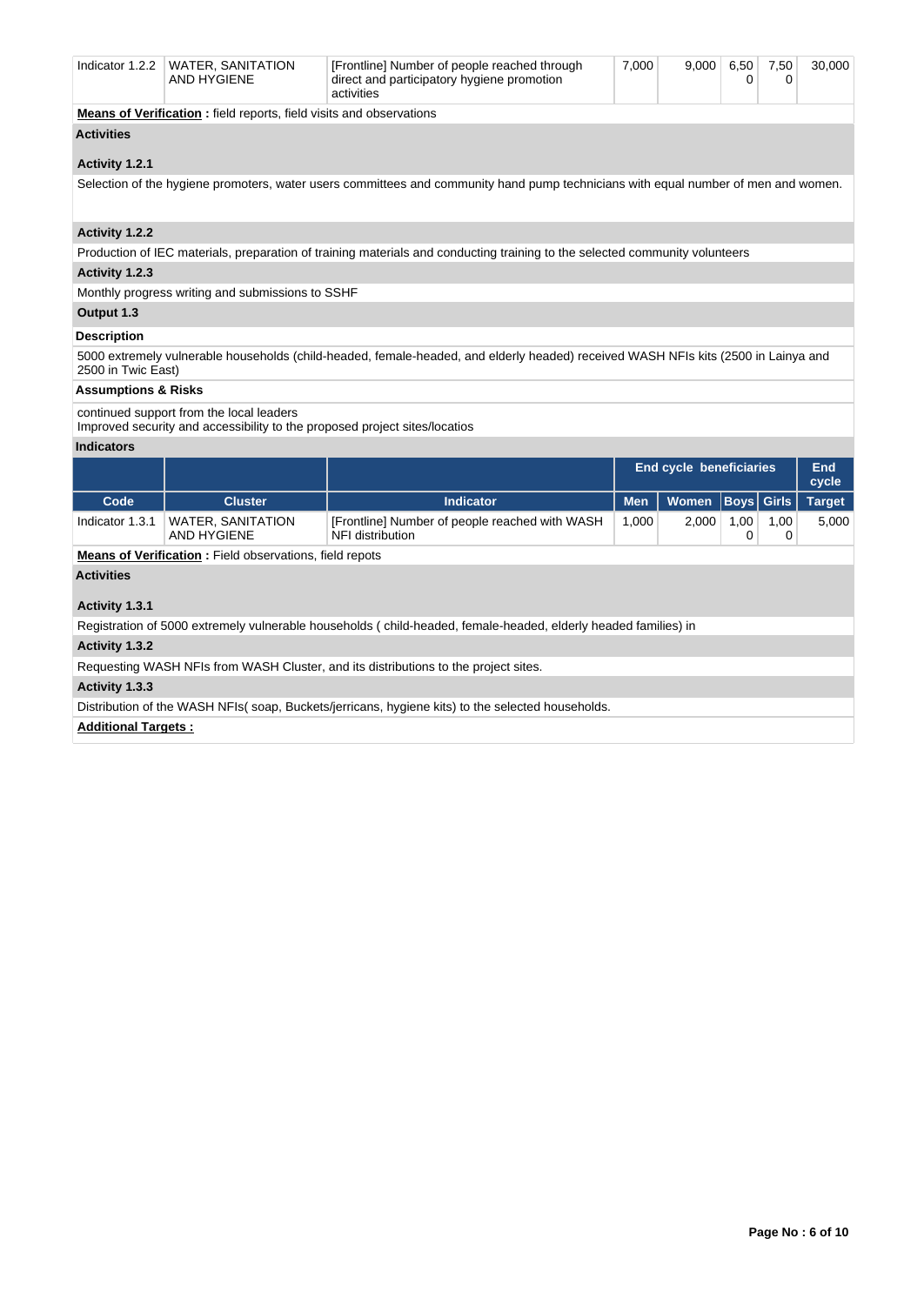## **Monitoring & Reporting plan**

THESO will employ 2 Field WASH officers who will responsible for day to day activities implementation in in each county of Twic East and Lainya. The Field WASH Officer reports all the activities progress to WASH Corrdinator for each county on a weekly basis, The WASH Manager and his Assistant go to the field on a weekly basis to verify the field reports and prepares monthly narrative activities progress reports. The WASH focal partner and the local leaders will have join visit to the project sites to monitor the progress of THESO planned activities in Twic East and Lainya counties where they will give guide or advice accordingly. THESO will develop check list especially on the water facilities designs for guiding any field sites monitoring visits by the stakeholders THESO Field WASH Coordinator will also be attending weekly partners coordination meeting at the county and state levels where they will be also giving planned project activities progress

THESO will again conduct a brief joined assessment (together with the local authorities, women, Men and youths) of the targeted areas to come out with areas of high needs and jointly come out recommendations for the allocations for the hand pumps. The hand pumps will be selected based on the safe accessibility for women and the number of beneficiaries, The boreholes rehabilitation works will then be tendered and the work will be carried out the contractor. The community WASH workers will be selected by the local leaders, women, men and youth. The hygiene promoters will attend a 3 days training on hygiene promotion techniques, The hygiene promoters will conduct hygiene promotion messaging key health messages through institutions and community outreaches twice a week. The WASH Coordinator will pile reports and submit the WASH Manager every month. Through support from the senior management team in Juba, the field WASH officers and the State coordinators will conduct quarterly monitoring of the project activities in each field site. The reports will be submitted to the SSHF on quarterly basis.

## **Workplan**

| <b>Activitydescription</b>                                                                                                                                                                                                                 | Year |  | 3 |   | 5        | 6.           |                 | 8 | 9 |  |  |
|--------------------------------------------------------------------------------------------------------------------------------------------------------------------------------------------------------------------------------------------|------|--|---|---|----------|--------------|-----------------|---|---|--|--|
| Activity 1.1.1: Conduct a joined assessment with the local authorities to find out the<br>conditions, identify and prioritize the non community/institutional hand pumps for<br>rehabilitation in the two counties of Twic East and Lainya | 2017 |  |   | X |          |              |                 |   |   |  |  |
| Activity 1.1.2: Resources mobilization and carryout the actual rehabilitation works<br>of the targeted non-functional hand pumps in the two counties.                                                                                      | 2017 |  |   | X | X        | X            |                 |   |   |  |  |
| Activity 1.2.1: Selection of the hygiene promoters, water users committees and<br>community hand pump technicians with equal number of men and women.                                                                                      | 2017 |  |   | X | X        |              |                 |   |   |  |  |
| Activity 1.2.2: Production of IEC materials, preparation of training materials and<br>conducting training to the selected community volunteers                                                                                             | 2017 |  |   | X | X        |              |                 |   |   |  |  |
| Activity 1.2.3: Monthly progress writing and submissions to SSHF                                                                                                                                                                           | 2017 |  |   | X | $\times$ | $\mathsf{x}$ | ΙX.             | X |   |  |  |
| Activity 1.3.1: Registration of 5000 extremely vulnerable households (child-<br>headed, female-headed, elderly headed families) in                                                                                                         | 2017 |  |   | X | X        |              |                 |   |   |  |  |
| Activity 1.3.2: Requesting WASH NFIs from WASH Cluster, and its distributions to<br>the project sites.                                                                                                                                     | 2017 |  |   | X | X        |              |                 |   |   |  |  |
| Activity 1.3.3: Distribution of the WASH NFIs(soap, Buckets/jerricans, hygiene kits)<br>to the selected households.                                                                                                                        | 2017 |  |   |   | X        | X            | $\mathsf{\chi}$ |   |   |  |  |

## **OTHER INFO**

## **Accountability to Affected Populations**

THESO will encourage active participation of the local community including women and children in the implementation of the proposed project. through Consultation of local authorities at all levels to ensure the proposed project equally benefit women, men, boys and girls in the target Payams of Twic East and Lainya counties IDPs men, women, girls and boys will be involved in the design of the community and institutional water facilities putting into consideration the maximum need for safe access to water points especially by women and girls.

#### **Implementation Plan**

The proposed WASH project will be directly implemented by THESO. The proposed project will be led by 2 Field WASH Officers and State WASH Coordinators who have university level academic qualifications and considerable work experiences in the field of WASH, and they will supervise hygiene promoters and contractor, Community Volunteers and they will be supported by Field Finance/Administration Officers, and Logistic Field Officers who will be managed directly by WASH Manger who will be based in Juba. The Field WASH Officers will be managed directly by State WASH Coordinators based in Juba with support from Senior Management Team comprising a Programme Director, Logistics Manager, Finance Manager, and Human Resources Manager. A member of the Senior Management Team will usually visit the programme location mpnthly. Technical advice will be provided based on needs, observations/reports and findings from the field sites across the selected blocks in the two counties whilst also participating in all the levels of WASH Cluster and MWRI coordination ( National, State, county), and inter-agency sector coordination meeting. The Juba Senior Management Team will also be in daily contacts with the field staff to ensure appropriate support is provided and issues are dealt with quickly and effectively. THESO Programme Director who has extensive relief and recovery experience, in both South Sudan and internationally, will A join field visit with State representative from Ministry of water Resources and Irrigation with the programme to sites will be conducted quarterly during the project period, compile the quarterly narrative reports and submit them to SSHF accordingly. THESO has a comprehensive performance management system through which roles and objectives are clearly spelt out, agreed and regular catch-ups and appraisals are done semi-annuall

## **Coordination with other Organizations in project area**

| Name of the organization                | Areas/activities of collaboration and rationale                    |  |  |  |  |  |
|-----------------------------------------|--------------------------------------------------------------------|--|--|--|--|--|
| UNICEF/WASH Cluster                     | WASH non food items                                                |  |  |  |  |  |
| CMD (Christian Mission for Development) | <sup>1</sup> General planning for the WASH activities in Twic East |  |  |  |  |  |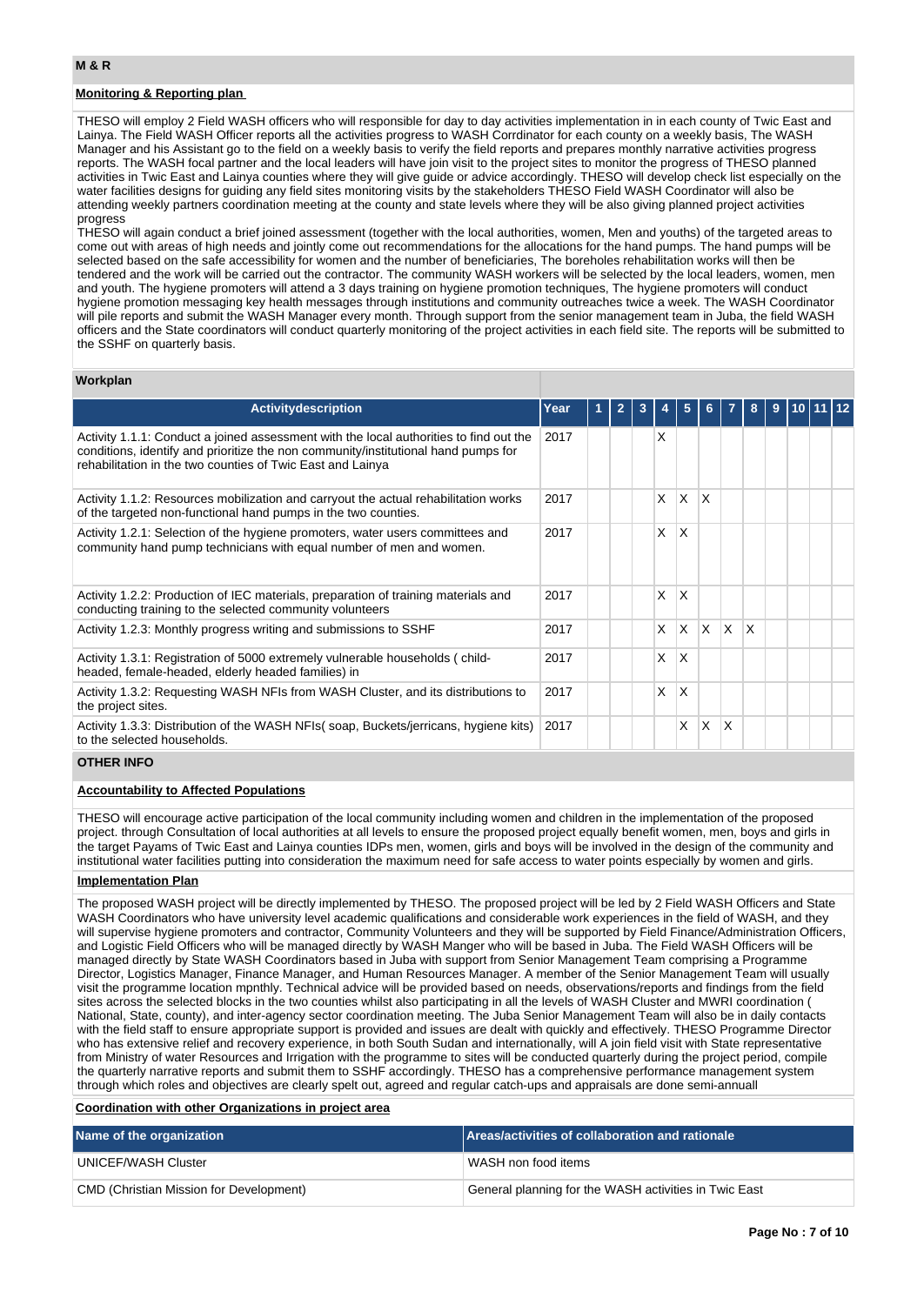| <b>IRW</b> | General planning for WASH activities in Lainya.  |
|------------|--------------------------------------------------|
| NRC        | Planning together for WASH response in Twic East |

## **Environment Marker Of The Project**

N/A: Not applicable, only used for a small number of services

## **Gender Marker Of The Project**

2a-The project is designed to contribute significantly to gender equality

## **Justify Chosen Gender Marker Code**

The programme will aim to promote equity in participation and benefits for all groups targeted in this project. Specific support will be provided to help traditionally excluded groups, such as women, children and differently disable people, to actively engage and equally benefit from the project outcomes. This will be supported by training to community members on gender and social inclusion to try and breakdown traditional barriers. In addition, the approach ensures that women and members of excluded groups are proportionately represented on all community institutions and in decision making positions, as well as being prioritised for paid employment generated by the project

## **Protection Mainstreaming**

THESO has receiving and reporting a number of cases of GBV through its health facilities in the areas. THESO will continue to monitor and report any act of GBV and child abuse to the local authorities and the concern cluster/partner especially at the water points

### **Country Specific Information**

### **Safety and Security**

Twic East counties are calm at the moment, but insecurity threat occurs when there is any misunderstanding with the clan members with the community members that always lead to fighting the two or more clans. Cattle raiding are also common in the areas especially during dry and it's difficult to access during the rainy seasons. Lainya County is also calm after crisis in July where much population ran to the bush due to clashes between the government and opposition forces. In case of any similar clashes, then the area will be hard to access. THESO will maximize the current opportunity of the calmness of the situation in the areas to deliver the services to the needy populations. In case of any insecurity threat, the county commissioner) always communicate to all the partners operating in the areas depending on the tenseness of the situation. County commissioner always give recommendations in case of such happening whether partners are allowed to go to the fields or Not

## **Access**

There is no any restriction to movement of NGOs in Twic East and Lainya counties. General movements are always restricted during rainy seasons due to bad road network in the counties. Heavy rains sometimes lead to floods. Therefore the local authorities highly recommend that most project activities must carried out during dry seasons

## **BUDGET**

| Code | <b>Budget Line Description</b>                                                                                                                                                                                                                                                                                                                                                                                                                                                                                                                                                                                                                                                                                                                                                                                                                                                       |   | $D/S$ Quantity | <b>Unit</b><br>cost    | <b>Duration</b><br><b>Recurran</b><br>ce | $\%$<br>charged<br>to CHF | <b>Total Cost</b> |  |  |  |
|------|--------------------------------------------------------------------------------------------------------------------------------------------------------------------------------------------------------------------------------------------------------------------------------------------------------------------------------------------------------------------------------------------------------------------------------------------------------------------------------------------------------------------------------------------------------------------------------------------------------------------------------------------------------------------------------------------------------------------------------------------------------------------------------------------------------------------------------------------------------------------------------------|---|----------------|------------------------|------------------------------------------|---------------------------|-------------------|--|--|--|
|      | <b>Staff and Other Personnel Costs</b>                                                                                                                                                                                                                                                                                                                                                                                                                                                                                                                                                                                                                                                                                                                                                                                                                                               |   |                |                        |                                          |                           |                   |  |  |  |
| 1.1  | 2 WASH Coordinators (Juba and Bor based)                                                                                                                                                                                                                                                                                                                                                                                                                                                                                                                                                                                                                                                                                                                                                                                                                                             | D |                | $2 \mid 1,100$<br>.00. | 6                                        | 50.00                     | 6,600.00          |  |  |  |
|      | The Area Coordinators will be managed by a WASH Programme Manager based in Juba with support from Senior Management<br>Team comprising a Executive Director, Programme Director, Logistics Manager, Finance Manager, and Human Resources<br>Manager. A member of the Senior Management Team will usually visit the programme location quarterly. Technical advice will be<br>provided based on needs, observations/reports and findings from the field sites across the selected counties in each targeted<br>State whilst also participating in all the levels of WASH Cluster and MWRI coordination (National, State, county), and inter-<br>agency sector coordination. The Juba Senior Management Team will also be in daily email and Thuraya/phone contacts with the<br>field staff to ensure appropriate support is provided and issues are dealt with quickly and effectivel |   |                |                        |                                          |                           |                   |  |  |  |
| 1.2  | WASH Field Officers (Lainya and Twic East Based) 100%                                                                                                                                                                                                                                                                                                                                                                                                                                                                                                                                                                                                                                                                                                                                                                                                                                | D |                | $2 \mid 1,350$<br>.00. | 6                                        | 100.00                    | 16,200.00         |  |  |  |
|      | The proposed WASH project will be directly implemented by THESO. Each County will be led by 2 WASH Project Field Officers<br>who have university level academic qualifications and considerable work experiences in their area of expertise, and will supervise<br>community Volunteers and they will be supported by Field Finance/Administration Officers, and Logistic Field Officers who will be<br>managed by a nationally recruited Area Coordinator who will be based in each County field offices                                                                                                                                                                                                                                                                                                                                                                            |   |                |                        |                                          |                           |                   |  |  |  |
| 1.3  | Deputy WASH Program Manager - Juba based 30%                                                                                                                                                                                                                                                                                                                                                                                                                                                                                                                                                                                                                                                                                                                                                                                                                                         | D | $1 \mid$       | 3,200<br>.00.          | 6                                        | 20.00                     | 3,840.00          |  |  |  |
|      | Take lead in planning for project assessment, project designs, implementation. He also coordinates WASH activities with other<br>NGOs and stakeholders at National and State levels                                                                                                                                                                                                                                                                                                                                                                                                                                                                                                                                                                                                                                                                                                  |   |                |                        |                                          |                           |                   |  |  |  |
| 1.4  | Logistic Officer                                                                                                                                                                                                                                                                                                                                                                                                                                                                                                                                                                                                                                                                                                                                                                                                                                                                     | S | $\mathbf{1}$   | 1,350<br>.00.          | 6                                        | 20.00                     | 1,620.00          |  |  |  |
|      | Responsible for procurement and hire of services during the project period                                                                                                                                                                                                                                                                                                                                                                                                                                                                                                                                                                                                                                                                                                                                                                                                           |   |                |                        |                                          |                           |                   |  |  |  |
| 1.5  | <b>Fianance Officer</b>                                                                                                                                                                                                                                                                                                                                                                                                                                                                                                                                                                                                                                                                                                                                                                                                                                                              | S | $\mathbf{1}$   | 1,350<br>.00.          | 6                                        | 20.00                     | 1,620.00          |  |  |  |
|      | Responsible for day to day payment, accounting services including keeping records of all transaction during the project period                                                                                                                                                                                                                                                                                                                                                                                                                                                                                                                                                                                                                                                                                                                                                       |   |                |                        |                                          |                           |                   |  |  |  |
| 1.6  | 2 THESO drivers at THESO HQ at 50%                                                                                                                                                                                                                                                                                                                                                                                                                                                                                                                                                                                                                                                                                                                                                                                                                                                   | S |                | 2   800.0<br>0         | 6                                        | 50.00                     | 4,800.00          |  |  |  |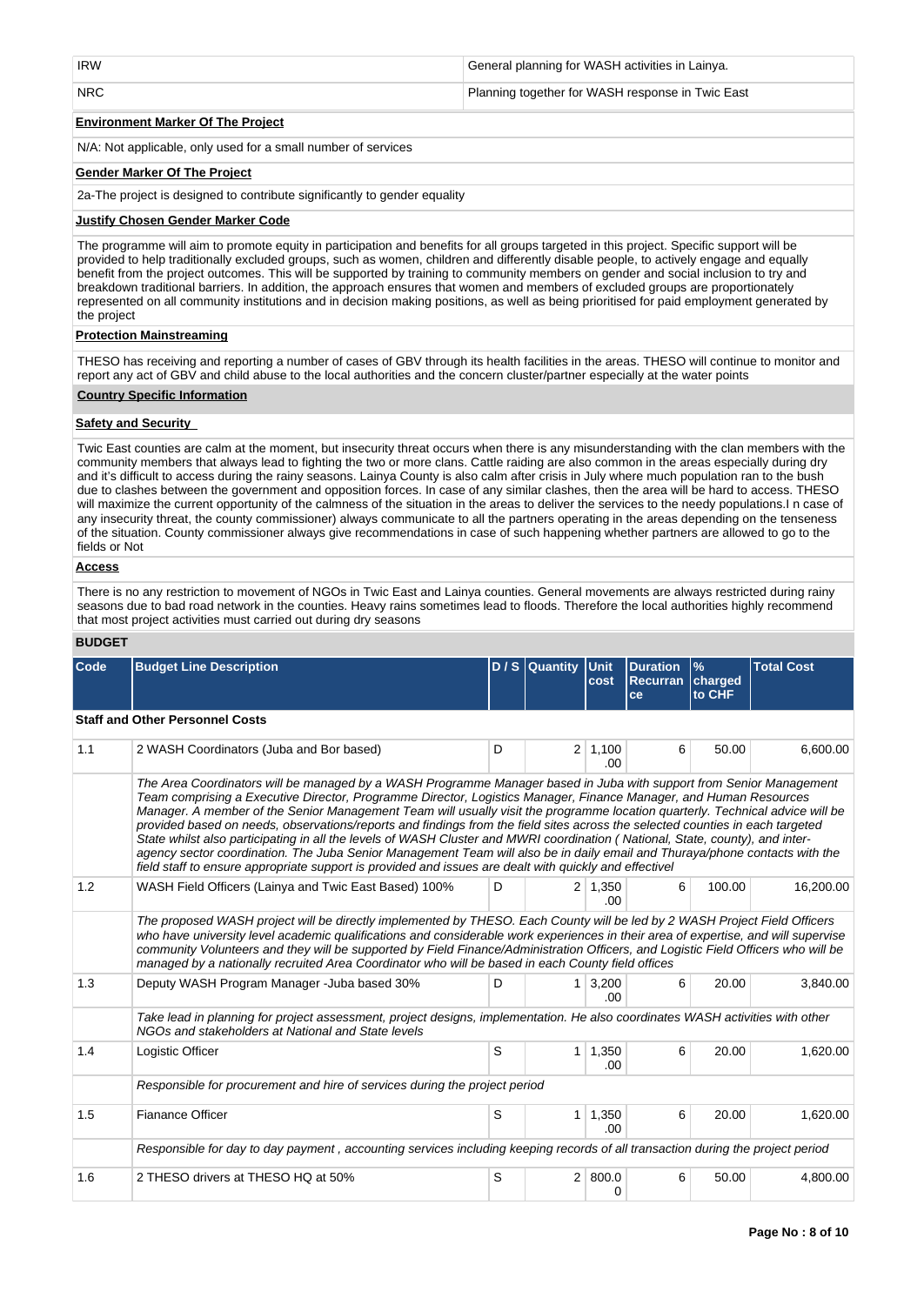|                                                                                                                                                                      | 2 THESO current drivers will be facilitating the movement of THESO staff for coordination meetings                                                                                                                                                                       |                                                                                                                                                                                                                                                                |                |                        |              |        |            |  |  |
|----------------------------------------------------------------------------------------------------------------------------------------------------------------------|--------------------------------------------------------------------------------------------------------------------------------------------------------------------------------------------------------------------------------------------------------------------------|----------------------------------------------------------------------------------------------------------------------------------------------------------------------------------------------------------------------------------------------------------------|----------------|------------------------|--------------|--------|------------|--|--|
| 1.7                                                                                                                                                                  | Daily wage to hygiene promoters                                                                                                                                                                                                                                          | D                                                                                                                                                                                                                                                              | 40             | 5.00                   | 40           | 100.00 | 8,000.00   |  |  |
|                                                                                                                                                                      | Hygiene promotion will be conducted once a week and each hygiene promoters will be paid per week.                                                                                                                                                                        |                                                                                                                                                                                                                                                                |                |                        |              |        |            |  |  |
|                                                                                                                                                                      | <b>Section Total</b>                                                                                                                                                                                                                                                     |                                                                                                                                                                                                                                                                |                |                        |              |        | 42,680.00  |  |  |
|                                                                                                                                                                      | <b>Supplies, Commodities, Materials</b>                                                                                                                                                                                                                                  |                                                                                                                                                                                                                                                                |                |                        |              |        |            |  |  |
| 2.1                                                                                                                                                                  | Community hand pump comprehensive rehabilitations (10 in<br>Lainya and 10 in Twic East Counties                                                                                                                                                                          | D                                                                                                                                                                                                                                                              |                | 20 2,200<br>.00        | $\mathbf{1}$ | 100.00 | 44,000.00  |  |  |
|                                                                                                                                                                      | Assessment of broken hand pumps, Mobilization/demobilization of resources (\$500), well cleaning and development by air lift<br>(\$1500), reconstruction of platform according to UNICEF standard design (\$200), supply and installation worn out pump parts<br>(\$500) |                                                                                                                                                                                                                                                                |                |                        |              |        |            |  |  |
| 2.2                                                                                                                                                                  | Production of IEC materials and training materials                                                                                                                                                                                                                       | 100.00                                                                                                                                                                                                                                                         | 6,000.00       |                        |              |        |            |  |  |
|                                                                                                                                                                      |                                                                                                                                                                                                                                                                          | Information Education materials will be produced (educative posters, handouts, t-shirts) to help the hygiene promoters easily<br>pass the health message to the community. Visibility materials (sign posts) will be produced and placed at the project sites. |                |                        |              |        |            |  |  |
| 2.3                                                                                                                                                                  | Forming and training of Training of hygiene promoters, pump<br>D<br>180 30.00<br>1<br>technicians                                                                                                                                                                        |                                                                                                                                                                                                                                                                |                |                        |              |        | 5,400.00   |  |  |
| Hygiene promoters and pump technicians will be trained to conduct hygiene promotion and pump technicians will be trained to<br>repair/maintain hand pump technicians |                                                                                                                                                                                                                                                                          |                                                                                                                                                                                                                                                                |                |                        |              |        |            |  |  |
|                                                                                                                                                                      | <b>Section Total</b>                                                                                                                                                                                                                                                     |                                                                                                                                                                                                                                                                |                | 55,400.00              |              |        |            |  |  |
| <b>Equipment</b>                                                                                                                                                     |                                                                                                                                                                                                                                                                          |                                                                                                                                                                                                                                                                |                |                        |              |        |            |  |  |
| 3.1                                                                                                                                                                  | 2 GPS Machines (1 for Lainya and 1 for Twic East Counties)                                                                                                                                                                                                               | D                                                                                                                                                                                                                                                              | 2 <sup>1</sup> | 400.0<br>$\Omega$      | 1            | 100.00 | 800.00     |  |  |
| 2 GPS machine will be procured to be used for keeping all the coordinates of all the WASH facilities.                                                                |                                                                                                                                                                                                                                                                          |                                                                                                                                                                                                                                                                |                |                        |              |        |            |  |  |
|                                                                                                                                                                      | <b>Section Total</b>                                                                                                                                                                                                                                                     |                                                                                                                                                                                                                                                                |                |                        |              |        | 800.00     |  |  |
| <b>Travel</b>                                                                                                                                                        |                                                                                                                                                                                                                                                                          |                                                                                                                                                                                                                                                                |                |                        |              |        |            |  |  |
| 5.1                                                                                                                                                                  | 2 cars hire (1 for Lainya and 1 in Twic East County)                                                                                                                                                                                                                     | D                                                                                                                                                                                                                                                              |                | $2 \mid 2,850$<br>.00  | 6            | 100.00 | 34,200.00  |  |  |
|                                                                                                                                                                      | THESO will hire 2 land cruiser cars to facilitate the staff movement at the projects sites during the project implementation. The<br>cost include the purchase of fuel, hire of drivers and the car maintenance                                                          |                                                                                                                                                                                                                                                                |                |                        |              |        |            |  |  |
| 5.2                                                                                                                                                                  | Flight tickets for Senior staff to the field sites                                                                                                                                                                                                                       | D                                                                                                                                                                                                                                                              |                | 2 270.0<br>0           | 6            | 100.00 | 3,240.00   |  |  |
|                                                                                                                                                                      | 2 senior THESO staff will visit will visit the project sites every month during the project implementation.                                                                                                                                                              |                                                                                                                                                                                                                                                                |                |                        |              |        |            |  |  |
|                                                                                                                                                                      | <b>Section Total</b>                                                                                                                                                                                                                                                     |                                                                                                                                                                                                                                                                |                | 37,440.00              |              |        |            |  |  |
|                                                                                                                                                                      | <b>General Operating and Other Direct Costs</b>                                                                                                                                                                                                                          |                                                                                                                                                                                                                                                                |                |                        |              |        |            |  |  |
| 7.1                                                                                                                                                                  | 3 additional laptop computers                                                                                                                                                                                                                                            | D                                                                                                                                                                                                                                                              |                | $3 \mid 1,100$<br>.00. | 1            | 100.00 | 3,300.00   |  |  |
|                                                                                                                                                                      | 3 laptop computers will be purchased to be used by the 3 key WASH staff for report writing and information sharing during the<br>project implementation                                                                                                                  |                                                                                                                                                                                                                                                                |                |                        |              |        |            |  |  |
| 7.2                                                                                                                                                                  | Additional set of office furniture                                                                                                                                                                                                                                       | D                                                                                                                                                                                                                                                              |                | 2 450.0<br>0           | 1            | 100.00 | 900.00     |  |  |
|                                                                                                                                                                      | The furniture will be used by the new field officers in each county.                                                                                                                                                                                                     |                                                                                                                                                                                                                                                                |                |                        |              |        |            |  |  |
|                                                                                                                                                                      | <b>Section Total</b>                                                                                                                                                                                                                                                     |                                                                                                                                                                                                                                                                |                |                        |              |        | 4,200.00   |  |  |
| <b>SubTotal</b>                                                                                                                                                      |                                                                                                                                                                                                                                                                          |                                                                                                                                                                                                                                                                |                | 140,520.00             |              |        |            |  |  |
| Direct                                                                                                                                                               |                                                                                                                                                                                                                                                                          |                                                                                                                                                                                                                                                                |                | 132,480.00             |              |        |            |  |  |
| Support                                                                                                                                                              |                                                                                                                                                                                                                                                                          |                                                                                                                                                                                                                                                                |                |                        |              |        | 8,040.00   |  |  |
| <b>PSC Cost</b>                                                                                                                                                      |                                                                                                                                                                                                                                                                          |                                                                                                                                                                                                                                                                |                |                        |              |        |            |  |  |
| <b>PSC Cost Percent</b>                                                                                                                                              |                                                                                                                                                                                                                                                                          |                                                                                                                                                                                                                                                                |                |                        |              |        | 6.75       |  |  |
| <b>PSC Amount</b>                                                                                                                                                    |                                                                                                                                                                                                                                                                          |                                                                                                                                                                                                                                                                |                |                        |              |        | 9,485.10   |  |  |
| <b>Total Cost</b>                                                                                                                                                    |                                                                                                                                                                                                                                                                          |                                                                                                                                                                                                                                                                |                |                        |              |        | 150,005.10 |  |  |